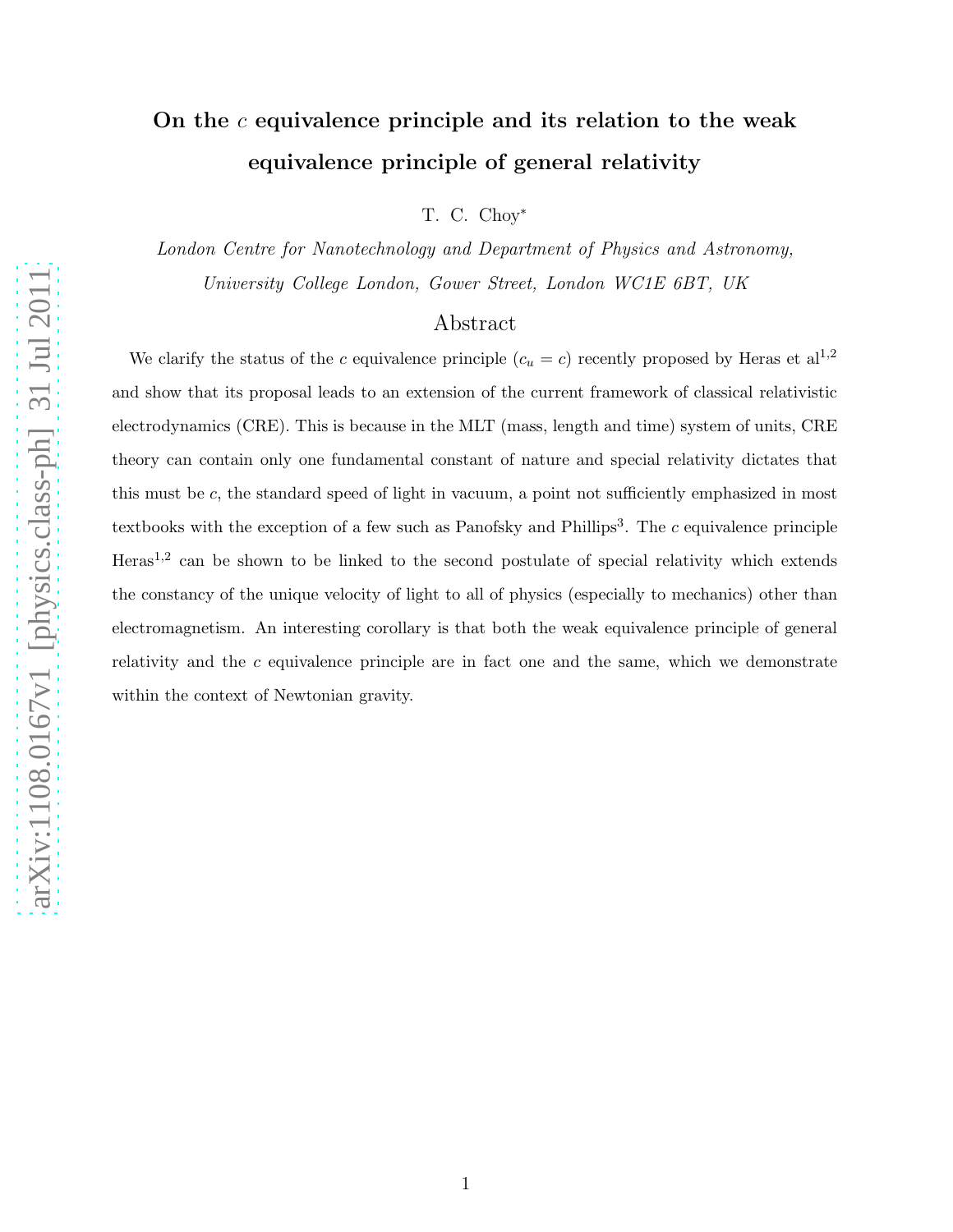#### I. INTRODUCTION

In recent papers Heras<sup>1,2</sup> suggested a c equivalence principle to identify the equality of the  $c_u$  as obtained from static measurements for action-at-a-distance laws such as Coulomb's (his eqn(5)) with the speed of propagation of light  $c^{6,7}$ . This principle was proposed as a way to "explain" the numerical coincidence of both  $c<sub>u</sub>$  and c in a way analogous to the mass equivalence principle for the gravitational and inertial mass, which is a key ingredient for the success of general relativity. The question that naturally arises is: what is the status of this principle? Although not stated in his AJP publication<sup>1</sup> but elsewhere Heras<sup>2</sup> and his collaborators<sup>4</sup> seem to claim that this is a new principle which should be invoked as an additional postulate that cannot be derived from current theories. On the other hand, most readers would be puzzled by this proposal, if in fact something is adrift in our current theory of classical relativistic electrodynamics (CRE) and that the proposed c equivalence principle of Heras et  $al^{1,2}$  while novel, is not fundamental and can thus be derived from special relativity or elsewhere if we accept in particular Einstein's second postulate of special relativity as universal. In this paper, I shall clarify some of these issues. After that I shall apply our results to the study of the weak equivalence principle, widely accepted to be fundamental within the context of general relativity but there are speculations that it can be derived from a deeper theory such as quantum gravity<sup>5</sup>. An interesting corollary is that both the weak equivalence and and the c equivalence principle are one and the same, within the context of Newtonian gravity.

### II. GAUGE INVARIANCE AND SPECIAL RELATIVITY

We shall first show that the c equivalence principle is outside the frame work of  $CRE$ if we take into account the Minkowski spacetime structure in which  $c$  is the appropriate universal constant for the time component of spacetime coordinate four vectors $^{10}$ , such as  $x^i = (ct, \mathbf{x})$  and also the principle of gauge invariance of electrodynamics<sup>9</sup>. To see this let us look at "the correct form of Maxwell's equations" as proposed by Heras et al<sup>2</sup> in their so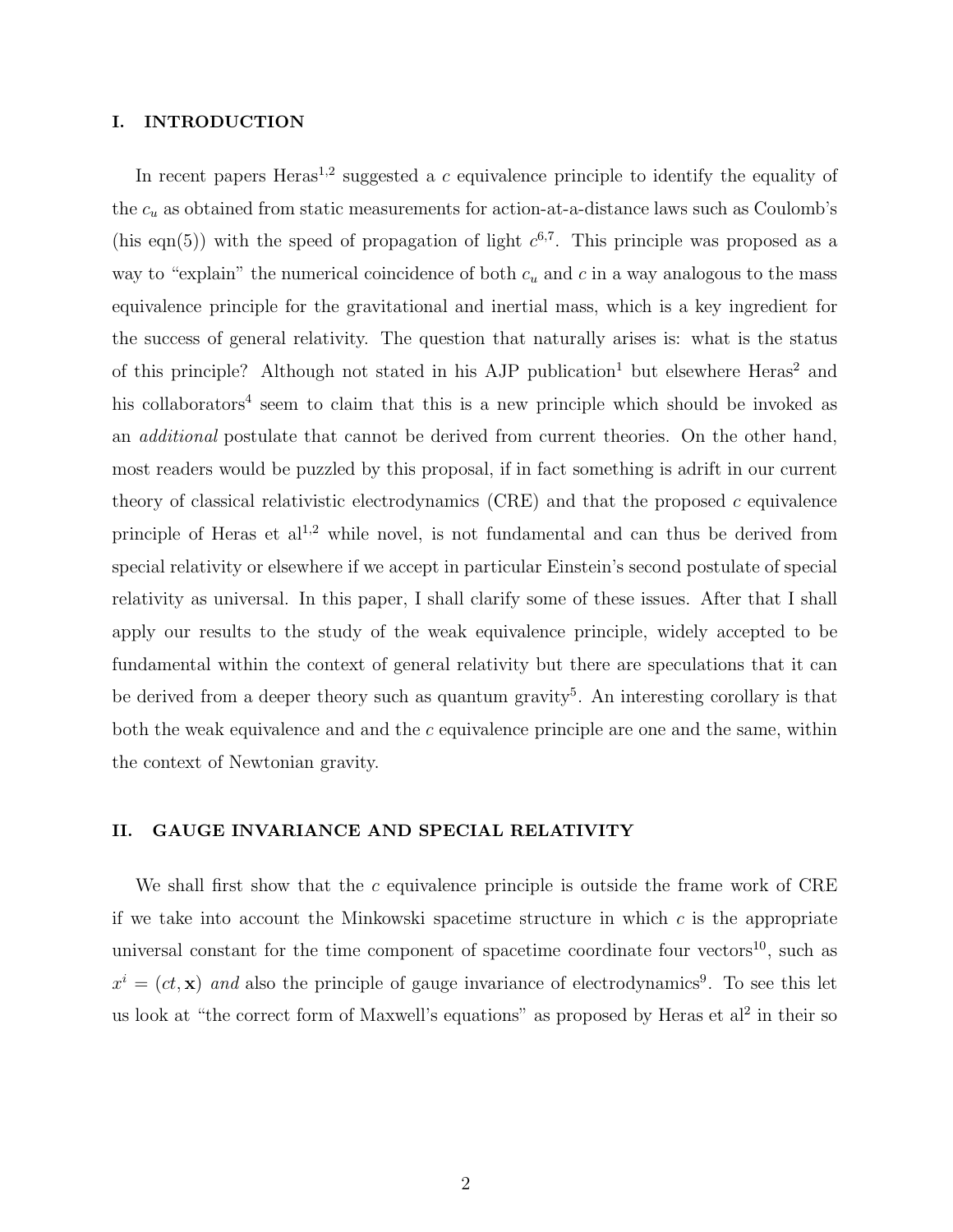called  $\alpha, \beta, \gamma$  units:

$$
\nabla \cdot \mathbf{E} = \alpha \rho,
$$
  
\n
$$
\nabla \cdot \mathbf{B} = 0,
$$
  
\n
$$
\nabla \times \mathbf{E} + \gamma \frac{\partial \mathbf{B}}{\partial t} = 0,
$$
  
\n
$$
\nabla \times \mathbf{B} - \frac{\beta}{\alpha} \frac{\partial \mathbf{E}}{\partial t} = \beta \mathbf{J}.
$$
 (1)

Here  $\gamma = \chi \frac{c_u^2}{c^2}$  and the various constants  $\alpha, \beta$  and  $\gamma$  are added to allow for an arbitrary choice of units according to Heras et al<sup>2</sup>. The equations of Maxwell are required to satisfy gauge invariance. This is indeed the case if we were to define the gauge transformations as follows:

$$
\mathbf{A}' = \mathbf{A} + \nabla \Lambda,
$$
  
\n
$$
\phi' = \phi - \chi \frac{c_u^2}{c^2} \frac{\partial \Lambda}{\partial t},
$$
\n(2)

with the usual definitions in terms of the vector **A** and scalar  $\phi$  potentials respectively.

$$
\mathbf{B} = \nabla \times \mathbf{A},
$$
  

$$
\mathbf{E} = -\nabla \Lambda - \chi \frac{c_u^2}{c^2} \frac{\partial \mathbf{A}}{\partial t}.
$$
 (3)

However none of the gauge transformation equations (2) are in accord with special relativity. The latter requires that in Gaussian or Heaviside Lorentz units (where  $\chi = \frac{1}{c}$  $\frac{1}{c_u}$ ) that:

$$
\mathbf{A}' = \mathbf{A} + \nabla \Lambda, \n\phi' = \phi - \frac{1}{c} \frac{\partial \Lambda}{\partial t},
$$
\n(4)

or in SI units (where  $\chi = 1$ ) that:

$$
\mathbf{A}' = \mathbf{A} + \nabla \Lambda, \n\phi' = \phi - \frac{\partial \Lambda}{\partial t},
$$
\n(5)

unless of course if  $c_u = c$ . This shows that the c equivalence principle is intimately connected with both gauge invariance and special relativity and cannot be deemed to be an additional independent postulate. Clearly without the c equivalence principle, we are operating outside the regime of special relativity in some way and the obvious question is in what way does this free parameter  $c_u \neq c$  do so. We shall answer this question shortly but it is worth reminding the reader on the case of arbitrary units in CRE.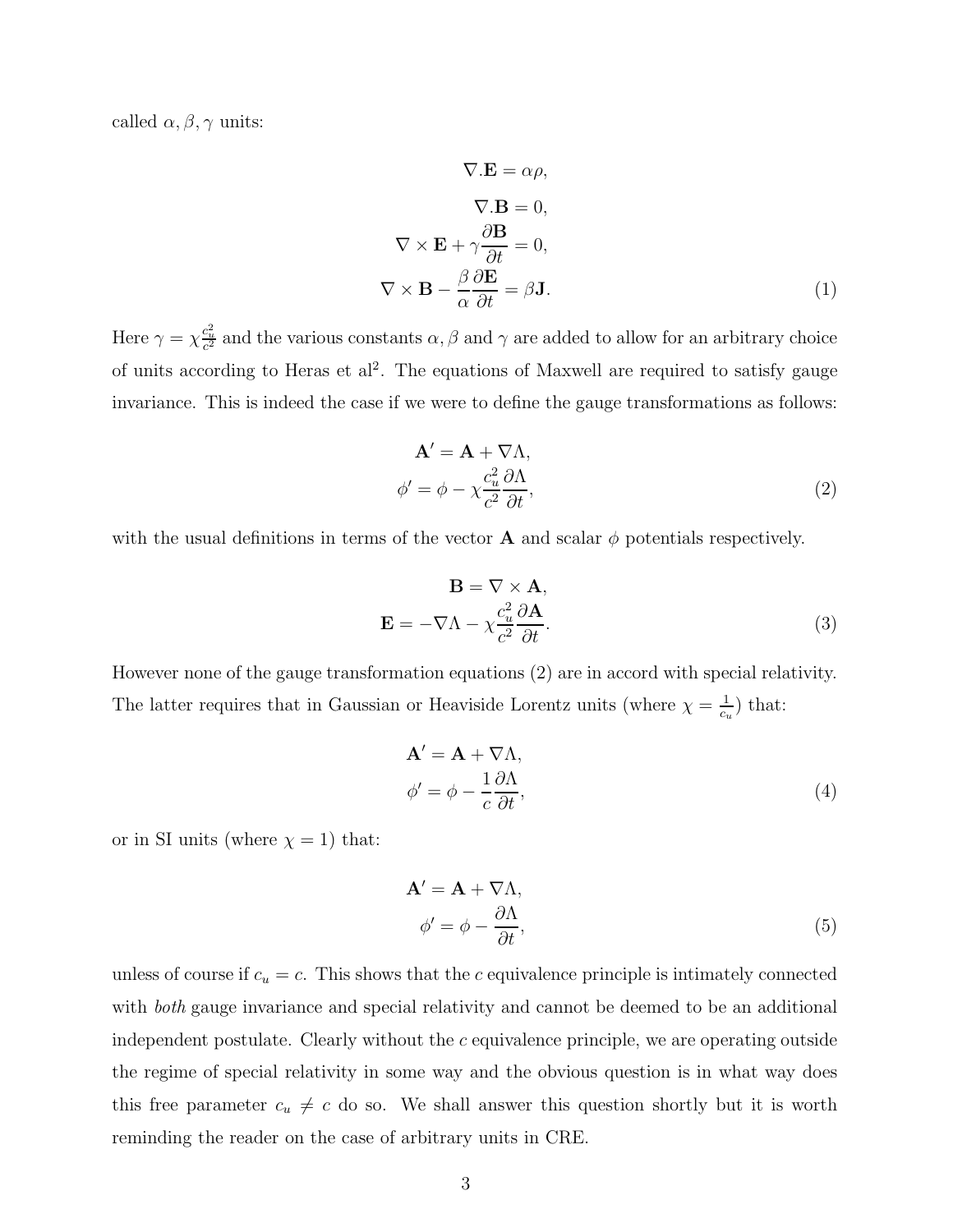#### III. ARBITRARY UNITS

The case of arbitrary units in CRE has been expounded in some detail in traditional texts see for example notably Landau and Lifshitz<sup>10</sup>. It is perhaps worth reiterating that within the frame work of CRE with arbitrary units, there can be only one arbitrary constant denoted by a in Landau and Lifshitz<sup>11</sup> whose action takes the form:

$$
S = -\sum \int mc \, ds - \frac{1}{c^2} \int A_i J^i d\Omega - \frac{a}{c} \int F_{jk} F^{jk} d\Omega, \tag{6}
$$

where the four vector  $J^i = (c\rho, \mathbf{j}).$ 

If, as is traditional, we adopt the MLT system (where units of mass, length and time are afforded dimensions) for the mechanical units, then the first term will define the energy and therefore the action to be in such units (e.g. ergs or joules). Then the choice of a automatically sets the units for all electromagnetic quantities. It is convenient for special relativity to choose  $a = \frac{1}{16}$  $\frac{1}{16\pi}$  as a dimensionless constant (which defines the Gaussian units) for this then removes any dimensionality associated with a and defines the fields  $F^{ik}$  and therefore  $A_i$  to share the same dimensions as the mechanical units. In this way, the current  $J^i$  will also acquire mechanical units given by the second term (assuming minimal coupling electrodynamics), in which the unit of current (the abampere) has dimensions  $(M^{1/2}L^{1/2}T^{-1})$ . This clearly demonstrates as stressed by Panofsky and Phillips<sup>3</sup> that the speed of light  $c$  is the only fundamental constant of  $\text{CRE}^{12}$ . In the alternative SI units, universally adopted because of engineering convenience, a is given by the choice:  $a = \frac{\epsilon_0}{4}$  $\frac{\varepsilon_0}{4}$  or  $a=\frac{1}{4\mu_0}$  $\frac{1}{4\mu_0 c^2}$  which has the electrical units dimensions of Henries<sup>-1</sup> m. Without going through the details<sup>13</sup> we can derive the covariant form for the second pair of Maxwell's equations by the principle of least action upon arbitrary variation of the fields  $A_i$ . These are given by:

$$
\frac{\partial F^{ik}}{\partial x^k} = -\frac{1}{4ac} J^i,\tag{7}
$$

while the first pair of Maxwell's equations follows trivially from the antisymmetry of the field  $F_{ik} = (\partial_i A_k - \partial_k A_i)$  and does not involve the constant a, which we reiterate is the only arbitrary constant for defining the electromagnetic units in the MLT system within the framework of CRE.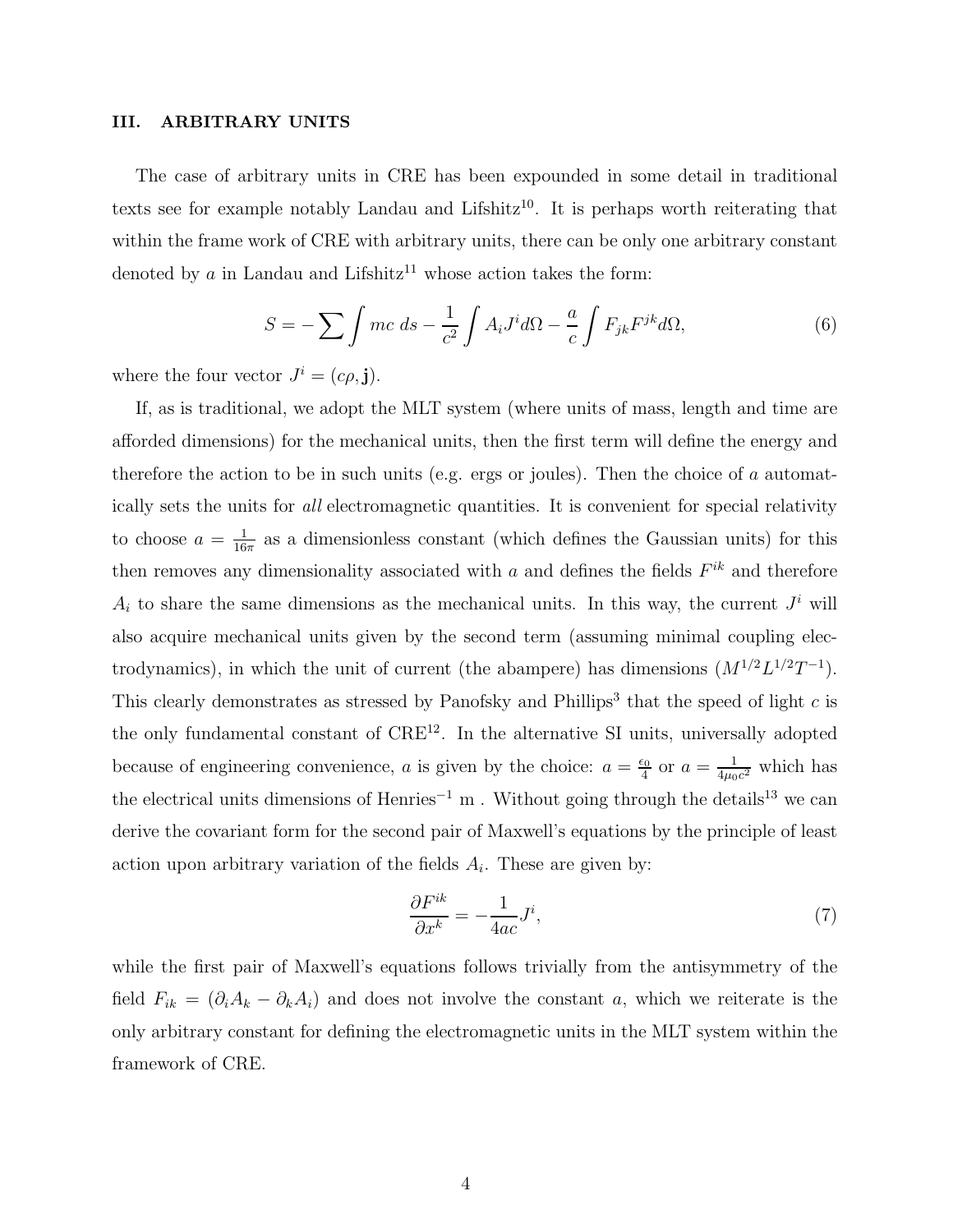#### IV.  $\alpha, \beta, \gamma$  UNITS

We now rewrite the action in the  $\alpha, \beta, \gamma$  units of Heras eta al<sup>1,2,4</sup>, which they have given in the form:

$$
S = -\sum \int mc \, ds - \frac{\gamma}{c} \int A_i J^i d\Omega - \frac{\gamma}{4\beta c} \int F_{jk} F^{jk} d\Omega.
$$
 (8)

where  $\gamma = \chi_{c}^{c_u^2}$ , without invoking the c equivalence principle. Note that  $\gamma$  is a factor multiplying both terms in the last two terms, thus it affects only a trivial rescaling of the energy units and will have no effect on the covariant Maxwell's equations under variation of the fields. The only relevant parameter is  $\beta$  in accordance to the variational principle and setting  $a = \frac{1}{4}$  $\frac{1}{4\beta}$  takes us back to the form eqn(7). However the choice of  $\gamma$  (and the other parameters) does affect the units (and the dimensions) of the electromagnetic energy relative to the mechanical energy. Hence the choice of the  $\alpha, \beta, \gamma$  units without invoking the c equivalence principle amounts to a redefinition of the mechanical units. This can also be seen by the form of eqn(6) in  $Heras<sup>1</sup>$  which we shall write as:

$$
\frac{1}{\chi}\frac{dF}{d\ell} = \frac{\beta}{4\pi}\frac{2I^2}{R},\tag{9}
$$

which allows for a redefinition of the unit (and dimension) for the force or energy, otherwise  $\chi$ can serve no useful purpose and we could have redefined  $\beta' = \beta \chi$  and eliminate  $\chi$  altogether. Let us now agree to measure energy in units of  $\gamma$ , (i.e.  $S = \gamma \tilde{S}$ ) without invoking the c equivalence principle, then equation (8) now formally looks like equation (6) and becomes:

$$
\tilde{S} = -\sum \int \tilde{m}c \, ds - \frac{1}{c^2} \int A_i J^i d\Omega - \frac{1}{4\beta c} \int F_{jk} F^{jk} d\Omega, \tag{10}
$$

where  $\tilde{m} = \frac{m}{\gamma}$  $\frac{m}{\gamma}$  and the rescaling does not affect Maxwell's equations in any way or the particles' trajectory which is still given by  $\frac{du^i}{ds} = 0$ . The particle relativistic Lagrangian is now:

$$
\tilde{L} = -\tilde{m}c^2 \sqrt{1 - \frac{v^2}{c^2}}.
$$
\n(11)

However unlike CRE here  $\tilde{m}$  is not a free parameter because  $\gamma$  and  $\beta$  are related to each other. This is a completely different description of nature that is outside current classical electrodynamics (CRE) and the hypothesis now takes the form of a suggested electromagnetic renormalisation of the bare electron mass since  $\tilde{m}$  is coupled to the electromagnetic field via  $\gamma$  which is related to  $\beta$ . In particular in the limit  $(c \to \infty)$  from equation(11) and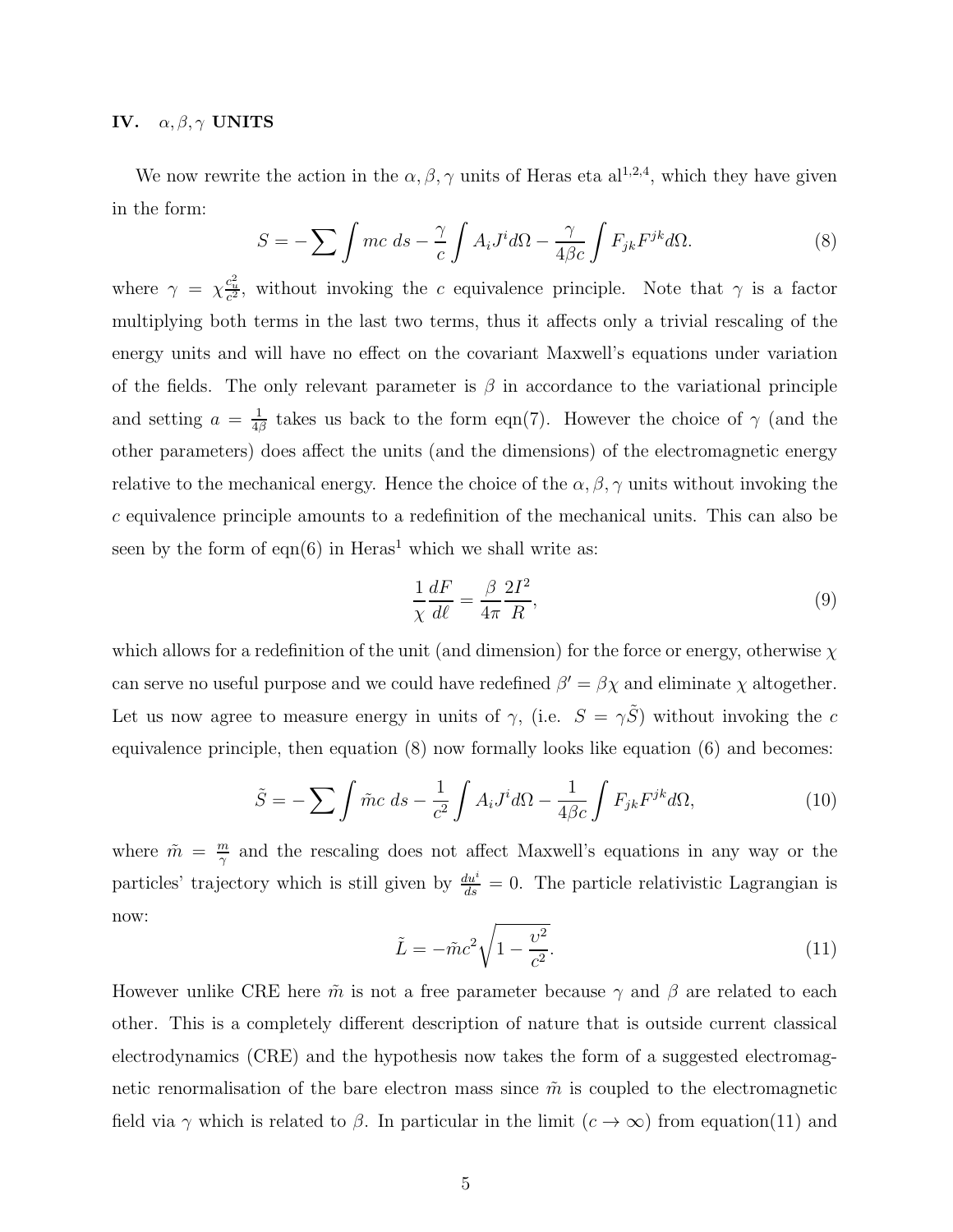equation $(10)$ , we have:

$$
\tilde{\mathcal{E}} = \tilde{m}c^2 + \frac{\tilde{m}\upsilon^2}{2} + \tilde{\mathcal{E}}_{em},\tag{12}
$$

where  $\tilde{\mathcal{E}}_{em}$  is the electromagnetic energy in the Galilean limit<sup>1,2</sup> but the rest energy and the kinetic energy terms are now dependent on the electromagnetic constant  $\beta$  or inherently  $c_u$ unless  $c_u = c$ . Since  $\tilde{m}$  is now of order  $O(c^2)$ , (we assume  $c_u < c$  on the grounds that c must be the maximum interaction velocity<sup>10</sup>), we can now see that the choice of  $c_u \neq c$  violates special relativity as it implies the rest energy now scales as  $c<sup>4</sup>$  while the kinetic energy scales as  $c^2$  in the  $\gamma$  description. As physics must be invariant to scale transformations (i.e. units can be chosen arbitrarily), such a description is unacceptable. In a way here we can see that  $c_u = c$  is in fact a restatement of Einstein's's econd postulate of special relativity which extends the universal constant c to all physical phenomena and not just electromagnetic ones. In the words of Panofsky and Phillips<sup>3</sup>, "Physical laws thus "scale" correctly over arbitrary magnitudes only if the ratios of length and time are held constant" ( by the universality of the constant c). Of course special relativity does not hold in the presence of the gravitational field, except locally. So what can we learn by not invoking the the c equivalence principle in this case? Unfortunately a proper study of this issue will involve general relativity and take us too far afield, so we shall be content with a demonstration within the "flat spacetime" regime of weak gravity which is rather instructive.

## V. MASS EQUIVALENCE PRINCIPLE

We now include the gravitational field in the toy model in which  $c_u \neq c$  and consider only the case of Newtonian scalar gravity for simplicity. Now the action becomes (in the  $\gamma$ description):

$$
\tilde{S} = -\sum \int \tilde{m}_i c \, ds - \frac{1}{c^2} \int A_i J^i d\Omega - \frac{1}{4\beta c} \int F_{jk} F^{jk} d\Omega - \sum \int \tilde{m}_g \frac{\Psi}{c} \, ds - \int \frac{1}{8\pi \bar{\kappa} c} (\nabla \Psi)^2 \, d\Omega,\tag{13}
$$

where  $\Psi$  here is the Newtonian gravitational potential (in MLT units) and  $\bar{\kappa} = \gamma \kappa$  is the gravitational constant in the  $\gamma$  units. However this description is no longer unique. We can instead also choose:

$$
\tilde{S} = -\sum \int \tilde{m}_i c \, ds - \frac{1}{c^2} \int A_i J^i d\Omega - \frac{1}{4\beta c} \int F_{jk} F^{jk} d\Omega - \sum \int m_g \frac{\tilde{\Psi}}{c} \, ds - \int \frac{1}{8\pi \tilde{\kappa} c} (\nabla \tilde{\Psi})^2 \, d\Omega,
$$
\n(14)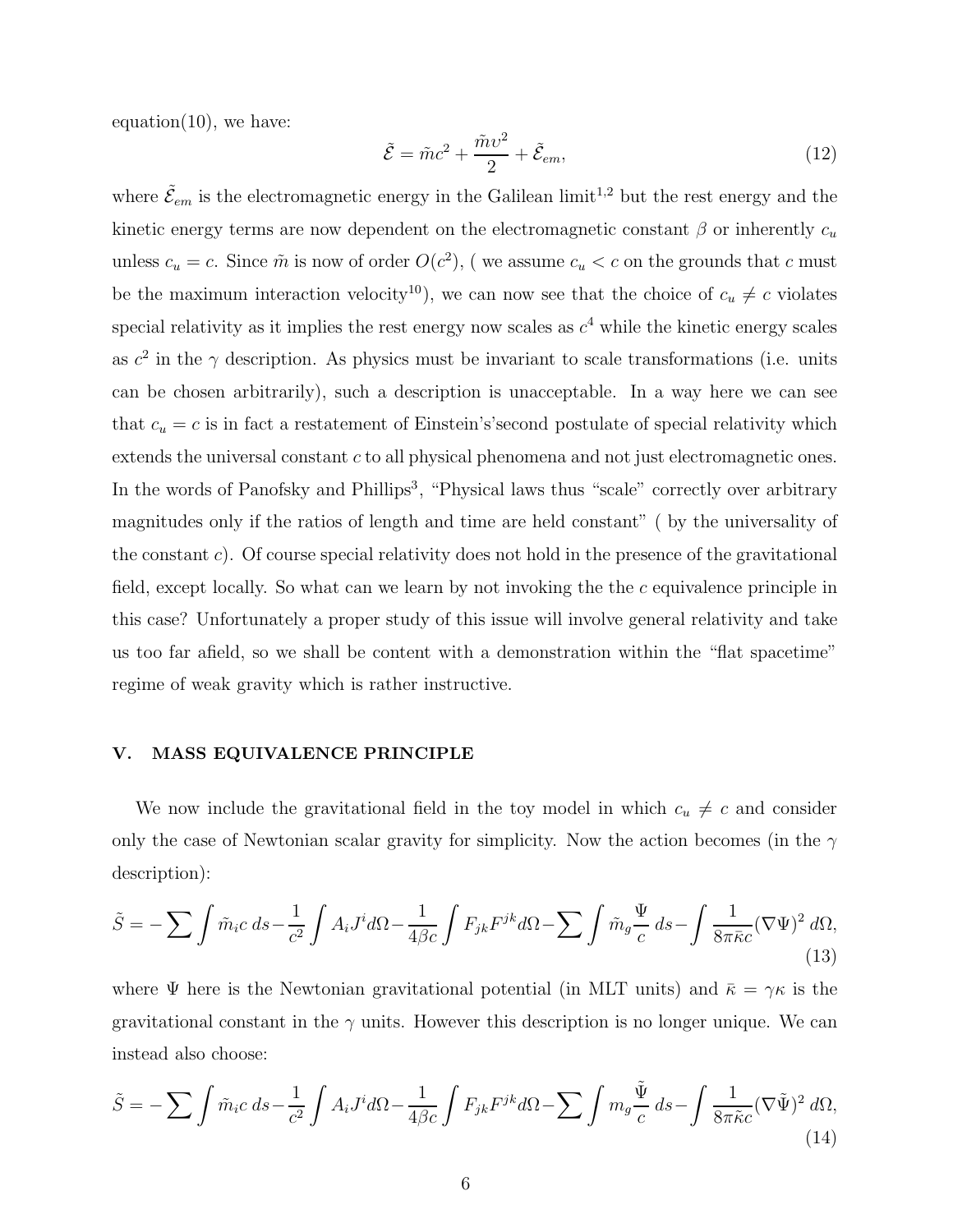where  $\tilde{\Psi} = \frac{1}{\gamma} \Psi$  here is now the (renormalized) Newtonian gravitational potential and  $\tilde{\kappa} =$ κ  $\frac{\kappa}{\gamma}$ , in which both are now in the  $\gamma$  units. Either way, our toy model now provides an electromagnetic coupling to gravity via the parameter  $\gamma$  as in the previous case. We shall not proceed with a variation with respect to  $\Psi$  or  $\tilde{\Psi}$  to obtain the gravitational field equation<sup>14</sup>, but note that in the description equation(13), the mass equivalence principle  $(\tilde{m}_i = \tilde{m}_g)$  is trivial and teaches us nothing new<sup>15</sup>. However in the description equation(14), the mass equivalence principle is  $(\tilde{m}_i = m_q)$  which teaches us something new. If physical theory must be scale invariant, then all two descriptions must be identical and we can conclude that the mass equivalence principle and the c equivalence principle are in fact equivalent ( with no punt intended)! This can only be possible if all masses are decoupled from the electromagnetic field (i.e.  $\gamma = 1$  in all units) and thus  $\tilde{m}_i = \tilde{m}_g = m_g$ .

#### VI. CONCLUSION

In conclusion, we have re-examined the recently proposed  $c$  equivalence principle of Heras et al<sup>1,2</sup> and our study shows that it does not constitute a new *additional* hypothesis within the frame work of classical relativistic electrodynamics (CRE). Its proposal constitutes a model that is outside the regime of CRE and is equivalent to the proposal of a new system of mechanical units for which energy is measured in  $\gamma$  units. In addition the model leads to a non-trivial mass renormalization that is coupled to the electromagnetic field which is incompatible with special relativity. By extending the model to include gravity, which special relativity violates, we have shown an interesting corollary that the mass equivalence principle of general relativity also implies the  $c$  equivalence principle, if physics remains invariant to scale changes. Nevertheless the extended model may be useful for studying toy models for the electromagnetic origin of mass<sup>16</sup> although current theories are in favour of the Higgs mechanism which involves the weak interactions<sup>17</sup>. Some further relations with recent studies on the mass energy equivalence might also be of interests<sup>18</sup>.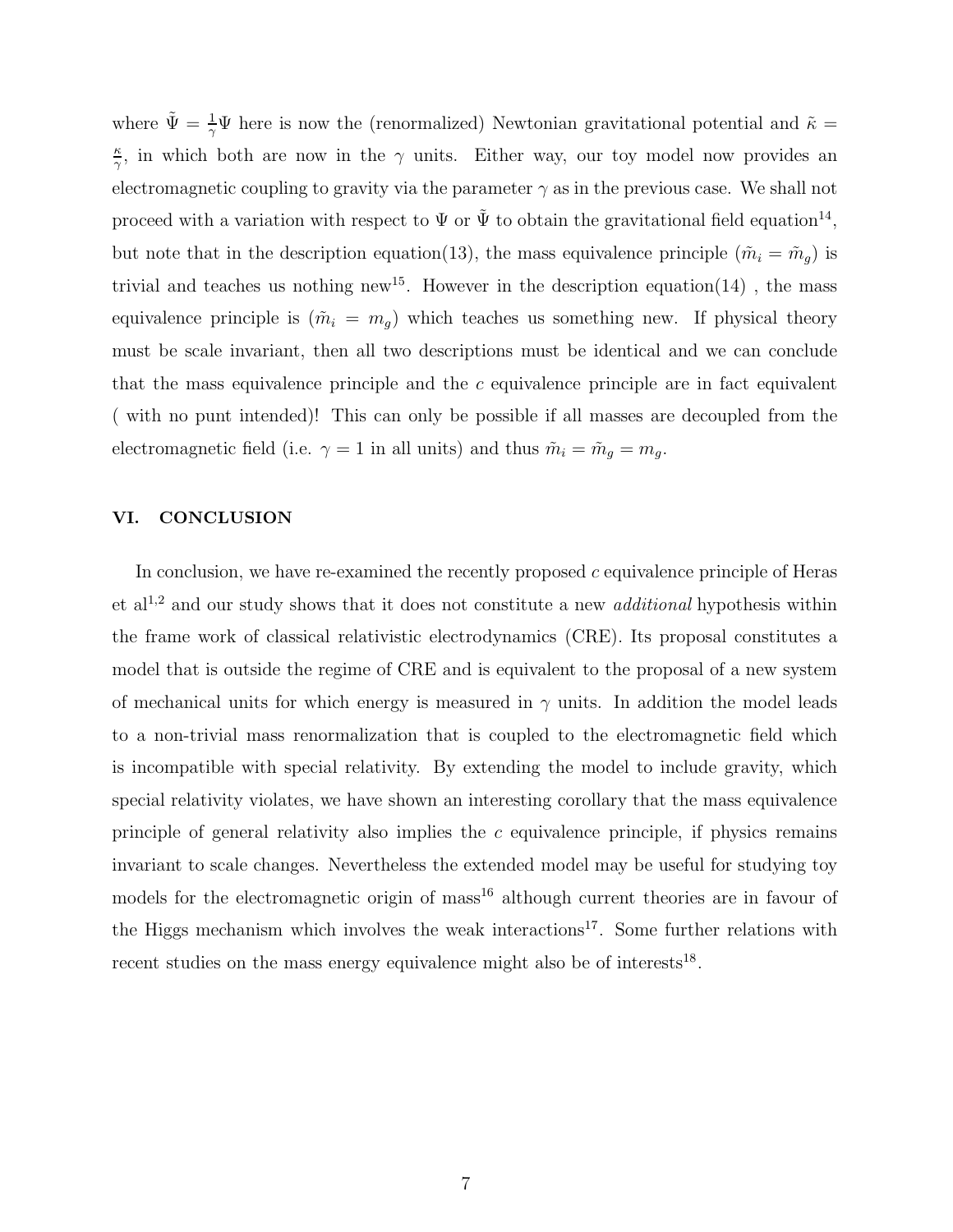#### VII. ACKNOLWEDGEMENT

My thanks to Denise Ottley at UCL for her help in the preparation of this manuscript.

<sup>∗</sup> Electronic address: tuckvk3cca@gmail.com

- <sup>1</sup> José A. Heras, "The Galilean limits of Maxwell's equations," Am. J. Phys. **78** (10), 1048–1055 (2010).
- <sup>2</sup> José A. Heras, "The c equivalence principle and the correct form of writing Maxwell equations" Eur. J. Phys. 31, 1177–1185 (2010).
- <sup>3</sup> Wolfgang K.H. Panofsky and Melba Phillips, "Classical Electricity and Magnetism" second edition Addision Wesley, Reading Massachusetts (1962), see Appendix 1, pg 459 . These authors have put it most succintly that in the mechanical units of the MLT system only one constant c is fundamental to the theory. Any number of other constants can be introduced for convenience for the definition of units, but will not be independent from  $c$  in the context of special relativity.
- $4$  José A. Heras and G. Báez, "The covariant formulation of Maxwell's equations expressed in a form independent of specific units " Eur. J. Phys. 30, 23–33 (2009).
- <sup>5</sup> Steven Weinberg, "Gravitation and Cosmology: Principles and Applications of the General Theory of Relativity" John Wiley and Sons, New York 1972.
- <sup>6</sup> Note that the action-at-a distance feature of Coulomb's law is only valid within the Coulomb gauge:  $\nabla \mathbf{A} = 0$  and in other gauges such as the Lorentz gauge, it has the usual retardated form in which the standard velocity of light c becomes manifest as a fundamental parameter.
- <sup>7</sup> Note also that the speed of light c is no longer an experimental number but is defined to be an exactly 299, 792, 758 metres per second in the SI units which leaves all the uncertainty to the definition of the metre.
- <sup>8</sup> If we do not invoke the  $c_u = c$  principle, then there is the issue of considering which limit  $c_u \rightarrow \infty$  or  $c \rightarrow \infty$  and in which order we are considering, an issued not addressed by the previous  $\text{authors}^{1,2,4}$ .
- $9\,$  I thank a referee for pointing this out to me as my initial proof was based on the use of Gaussian units only, although such a proof should of course not be dependent on the choice of units.
- <sup>10</sup> My notation follows that used in Landau and Lifhsitz, Course of Theoretical Physics Vol 2,